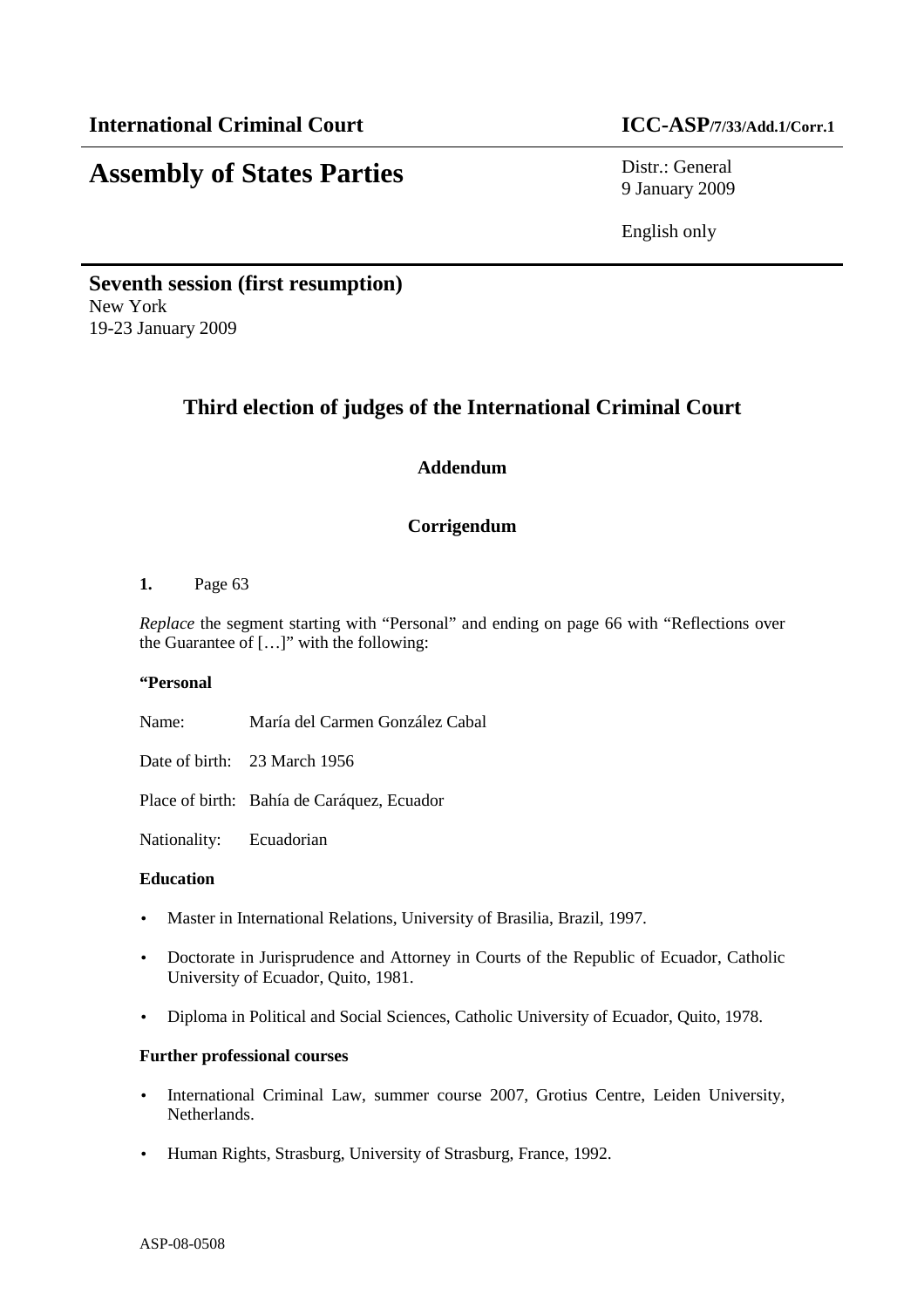- Process of Integration of the European Community, Salzburg, Austria, 1990.
- International Relations, International Relations Research Institute, Florence, Italy (1988).
- Introduction to the Career of Diplomacy at Rio Branco Institute, Ministry of Foreign Affairs, Brasilia, Brazil (1981 - 1982).

#### **Professional experience**

Career member of the Foreign Services of Ecuador since 1978 and member of the National Association of Attorneys of Quito since 1981.

#### **Foreign assignments for Ecuador**

- Ambassador to the Kingdom of the Netherlands, 2005 2007.
- Permanent Representative of Ecuador to the OPCW, The Hague, October 2005 -December 2007.
- President of the Ecuadorian delegation to the fourth and fifth sessions of the Assembly of States Parties to the Rome of the International Criminal Court, The Hague, 28 November - 3 December 2005 and 23 - 1 December 2006, respectively.
- Governor of Ecuador to the Common Fund for Commodities, Amsterdam, October 2005 December 2007.
- Vice-President for Latin America and the Caribbean to the Council of Governors of the Common Fund for Commodities, from December 2006 - December 2007.
- Observer of Ecuador in The Hague Conference on Private International Law, from October 2005 to December 2007, and subscriber of Ecuador's instrument of accession to that Intergovernmental Organization, December 2007.
- Ambassador to Nicaragua, 2003 2005.
- International Observer, Presidential Election, Republic of Panama, May 2004.
- Ambassador to the Republic of Argentina, 2002 2003.
- Chargé d'Affaires to El Salvador, January 2001.
- Chargé d'Affaires to Brazil, October 1998 January 1999.
- Minister of the Ecuadorian Embassy, Brazil, 1994 1999.
- Member of Ecuadorian delegation, "Peace Talks, Ecuador Peru" (Rio de Janeiro and Brasilia, Brazil). Culminated with signing of "Peace Declaration of Itamaraty", 17 February 1995.
- Member of Ecuadorian delegation, "VIII Summit of the Rio Group", September 1994, Rio de Janeiro, Brazil.
- Representative of Ecuador to the "Commission for the Elimination of all forms of Discrimination against Women", Vienna, Austria, 1990.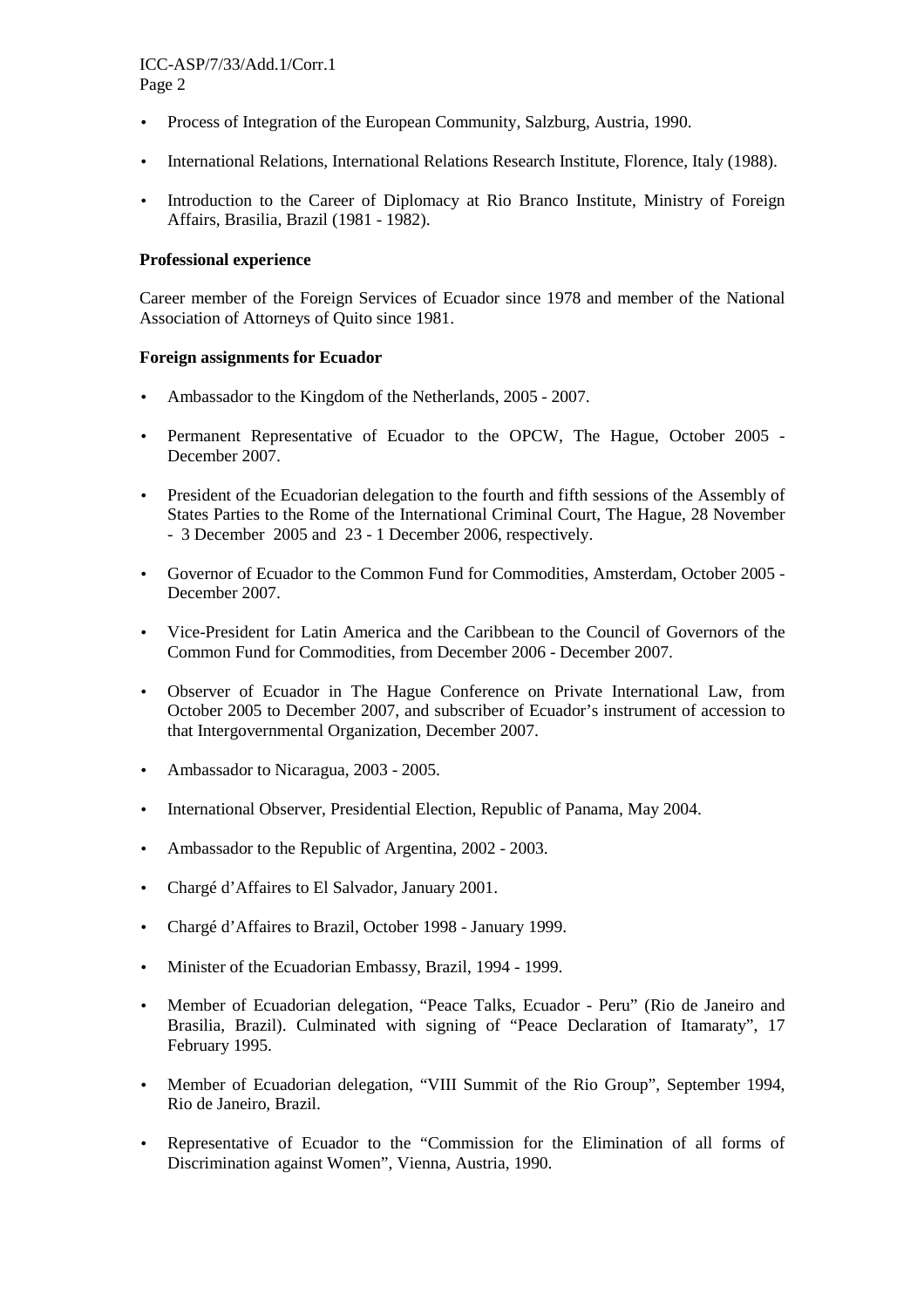- Representative of Ecuador to the Office of Social Affairs of the United Nations in Vienna, where they dealt with diverse issues related to human rights, disabilities, gender equality, refugees and family matters, amongst others, Vienna, 1985 - 1990.
- Alternate Representative of Ecuador to ONUDI, Vienna, 1985 1990.
- Alternate Representative of Ecuador to the Atomic Energy Agency, Vienna 1985 1990.
- Alternate Representative of Ecuador to the OPEC Fund, Vienna, 1985 1990.
- Member of the Ecuadorian delegation, "First World Conference on Drugs and Psychotropic Substances" Vienna, Austria, 1988.
- First Secretary in charge of Consular Affairs at the Embassy of Ecuador in Vienna, 1985 1990.

#### **Domestic assignments**

- Director of the European Affairs Office at the Minister of Foreign Affairs, Quito, 2008.
- Advisor, National Childhood and Family Institute, Quito, January 2001 October 2002.
- Principal Private Secretary to the Minister of Foreign Affairs, Ouito, May 2001.
- National Coordinator, "Tenth Conference of Wives of Chiefs of States and Government of the Americas" and related Follow-Up Plan of Action, Quito, January 2001 - September 2002.
- General Coordinator of the Ministry of Foreign Affairs, Quito, October 1999 March 2001.
- Under-Secretary of Litoral Affairs a.i., Guayaquil, 1993 1994.
- Member of the National Council of Fishing Development, Guayaquil, 1992 1994.
- General Director of Social Affairs of the Ministry of Foreign Affairs in the areas related to human rights, disabilities, gender equality, children's rights and family's rights. Quito, 1990 - 1992.
- Director of the Department of Technical Cooperation, Quito, 1983.
- Member, Selection Committee of Development Projects, National Development Council, Vice-Presidency of the Republic of Ecuador, Quito, 1983.
- Member of the Selection Committee, Ecuadorian Educational Credit and Scholarships Institute, Quito, 1983.
- Deputy Director of the Legal Department and the Judicial Advisory of the Ministry of Foreign Affairs, Quito 1979 - 1980.
- Deputy Director of Communication and Press, Ministry of Foreign Affairs, Quito, 1978.

#### **Languages**

• Spanish, English, Portuguese, Italian, passive knowledge of German.